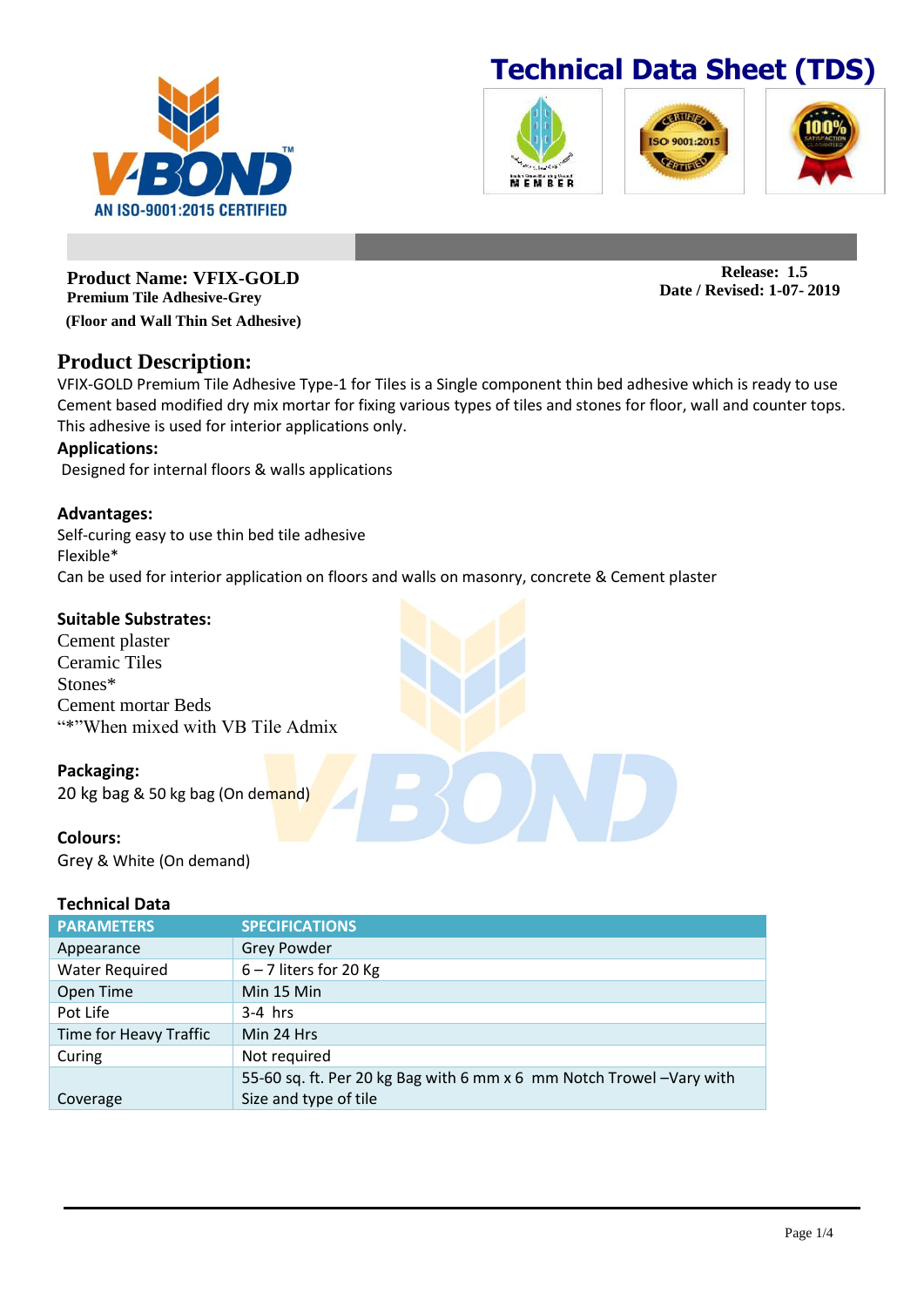



#### **Recommendations:**

Back butter is recommended for large tiles (> 12" x 12")

### **Applicable Standard**

ANSI A 118.1 – 1999; EN 12004, ISO 13007

#### **Performance Properties**

| <b>Test</b>                  | <b>Test Method</b> | <b>Result</b>       |
|------------------------------|--------------------|---------------------|
| Shear Bond Porcelain tiles - | ANSI-118.1         | 245 psi (1.7 MPA)   |
| 28 day cure                  |                    |                     |
| Shear Bond Porcelain tiles - | ANSI-118.1         | 155 psi (1.1 MPA)   |
| water Immersion(7/7)         |                    |                     |
| <b>Compressive Strength</b>  | <b>ANSI-118.4</b>  | 2250 psi (15.5 MPA) |

**Shelf Life:** Factory sealed bag of this product is guaranteed for first quality for 12 Months

\* If stored up in dry area.

## **INSTALLATION** *Surface Preparation*

All the suitable substrates sho<mark>uld be between 4<sup>°</sup>C - 35<sup>°</sup>C, structurally sound, clean and free from all dirt, oil, grease,</mark> old loose peeling paint. The substrate should damp and excess water to be swept off. Installation can be made on new damp surface and the same to be damp cured for 28 days before application. No minimum curing time is required when the thin set tile adhesive mixed with VB Tile Admix.

#### *Mixing*

- $\triangleright$  Stir thoroughly VB Tile Admix before use.
- $\triangleright$  Place clean, potable water or VB Tile Admix in to a clean pail.
- > Add VFIX Gold Powder.
- $\triangleright$  Use approximately 6 Liters of water for 20 kg powder
- $\triangleright$  Mix with hand or with a slow speed motor to get a smooth and travelable consistency.
- $\geq$  Leave for 5-10 minutes for slaking
- $\triangleright$  Need to adjust consistency if necessary
- $\triangleright$  Re-mix and apply using appropriate notching trowel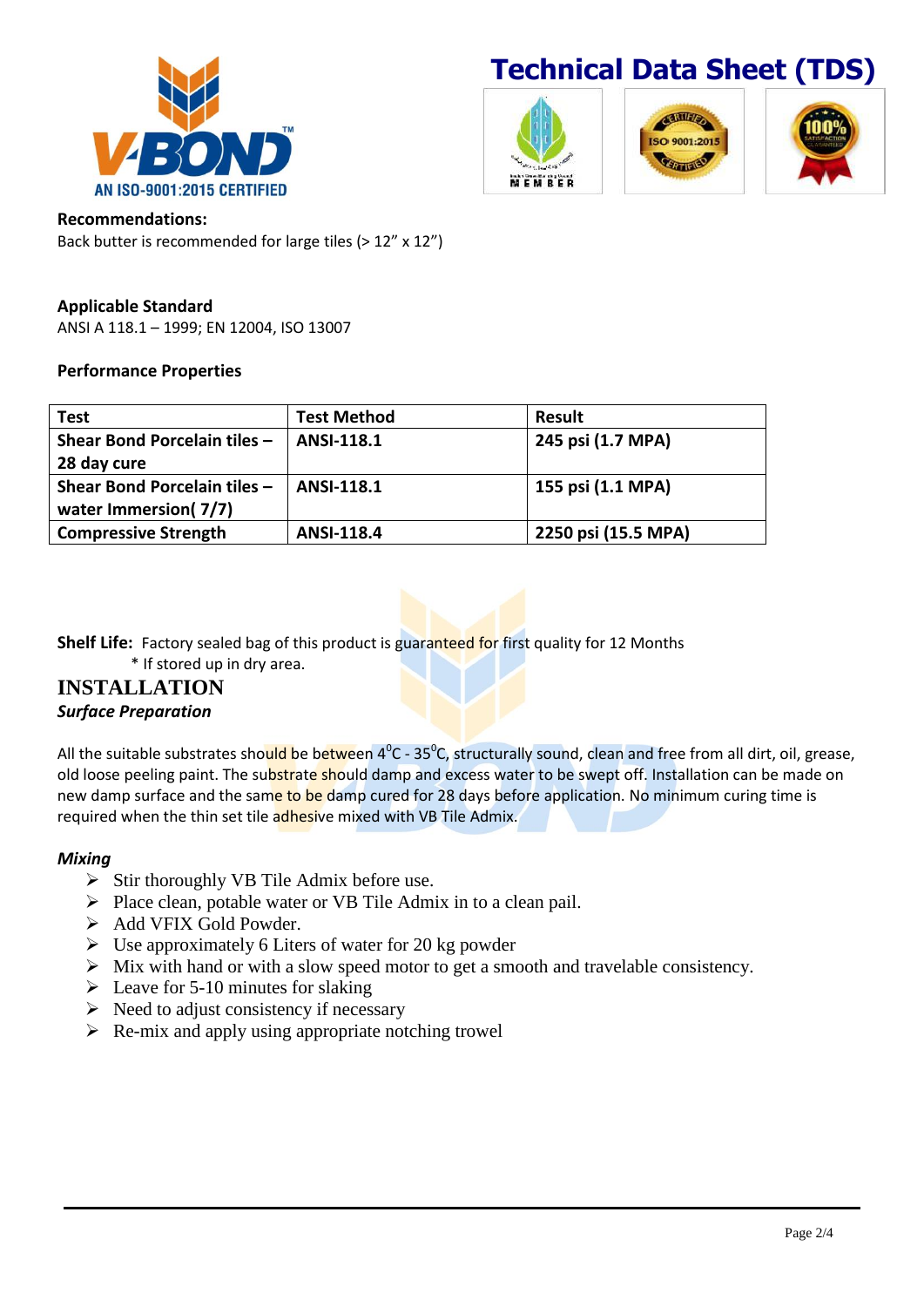



## *Application*

- $\triangleright$  Apply the adhesive with the flat side of the trowel
- $\triangleright$  Press timely to work into surface
- $\triangleright$  Comb the adhesive with the notching side of the trowel
- $\triangleright$  Use the proper sized notching trowel to insure full bedding of the tile
- $\triangleright$  Spread the adhesive as much the tiles can be covered in 10 minutes
- $\triangleright$  Back butter for large( $>12$ "x12") tiles to provide full bedding and sufficient support
- $\triangleright$  Place tiles into wet, sticky adhesive and beat using rubber hammer or beating block to impregnate tile to adjust level
- $\triangleright$  Need to check periodically by removing a tile for complete coverage on tile and inspecting beading adhesive transfer onto back of tile
- $\triangleright$  In case of adhesive is not sticky remove and replace with fresh adhesive

### *Grouting:*

Grout application to be carried out after 24 hrs of curing time at 23 $^0$ C. Grout with VB Premium Sanded/Un sanded using VB Grout Admix. For stain/water resistance use VEPOXY-SP GOLD

#### *Note:*

**<sup>❖</sup> Cold Weather:** The setting times of Portland cement tile adhesives and Grouts are retarded

by low temperatures. Protect completed work for an extended time period.

**Hot Weather:** The setting times of Portland cement tile adhesives and Grouts are

Accelerated by hot, dry conditions. Apply to dampened surfaces and protect

**Freshly spread adhesive** 

## *Cleaning:*

Clean tools and tiles work with water while adhesive is fresh

## *Availability & Costing:*

See the list of dealers and contact nearest dealer for availability and cost details

#### **Maintenance:**

V-BOND, VEPOXY SP GOLD- Grouts require routine cleaning with a neutral pH Soap and water. Installation performance and durability may depend on properly maintaining products supplied by the other manufacturers.

#### **Warranty:**

Value Pack India Private Ltd warrants that VFIX GOLD - Floor and wall thin-set Tile Adhesive is free from manufacturing defects and will not break down, deteriorate or disintegrate under normal usage of a period of 1 year from the date of purchase. Subject to the terms and conditions mentioned in the Value pack Product warranty.